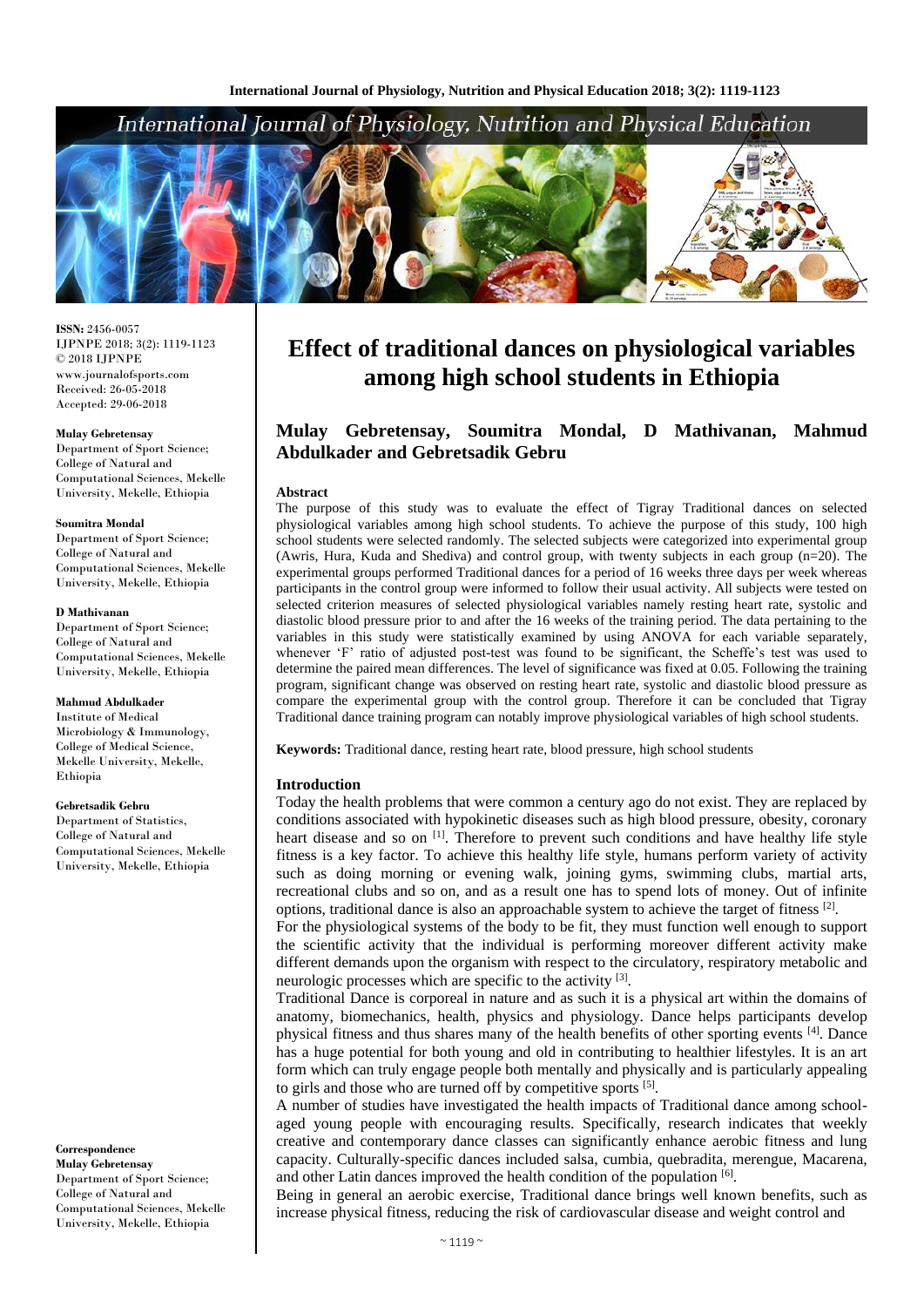other health benefits commonly associated with physical fitness and also contributes to the physiological and psychological well-being. Scientific evidence supported Traditional dance as an effective way of facilitating students to reach the recommended amount of regular physical activity [7]. According to Flores [8], students who participated in a dance pilot program three times per week for 12 weeks had significantly lower body mass index (BMI) and resting heart. To strengthen the above finding, another study found that dancing lowered the resting heart rate and blood pressure and increased the maximum aerobic capacity in young male ballet dancers<sup>[17]</sup>.

Tigray regional state is rich in Traditional dances. From historical time's Traditional dance has always been a constant source of leisure for Tigray people at different conditions like weddings and many other ceremonial and ritual gatherings. As stated by Hanna, <sup>[9]</sup> dance provides an opportunity for expression of aesthetic and artistic experiences and has the capacity to stimulate imagination, sensitivity and the appreciation of movement. Participating in traditional dance is equivalent to participating in sports and other physical activity. Several studies have proved that the human body can be strengthened by physical activity and can also be impaired by physical inactivity [10].

# **Methodology**

## **Participants**

Out of 207 students 100 male and female students aged 15-17 years, from grade nine and ten Mekelle University community school was taken using a scientific sample determination technique or formula [11] and finally the samples were selected using simple random sampling technique and they were participated voluntary.

$$
n = \frac{1}{\frac{1}{n_0} + \frac{1}{N}}
$$

Where: n is sample size,  $n_0$  is before considering the sample, N is total population and Confidence level was 95%, Precision level was  $\pm 7\%$  and Maximum variability was 0.5.

### **Study design**

Randomized controlled parallel trial was used for this study because it was considered the most appropriate [12]. All the 100 participants were randomly categorized into four experimental and one control group, each group consists of twenty participants (n=20). The experimental group was given the four traditional dances of Tigray regional state (Awris, Hura, Kuda and Shadiva) for a period of sixteen weeks excluding the period of utilized for pre-test and posttest. The control group was not participated in any training program during the experimental period.

### **Data collection tools**

To collect data, first permission was taken from the respective sources that were from administrators, students and experts. All the necessary information about the study was explained to the participants in advance. All the participants were orient to ready for the pre-test in the physiological variables. Having experts, instruments and facilities for measuring purpose necessary data was collected with standardized procedure in both the pre and post-tests.

**Table 1:** Variables and criterion Measures

| v.<br>No | <b>Variables</b>   | <b>Tests/tools used</b> | Units           |  |  |  |
|----------|--------------------|-------------------------|-----------------|--|--|--|
|          | Resting heart rate | Pulse rate              | Beat per minute |  |  |  |
|          | Blood pressure     | Sphygmomanometer        | MmHg            |  |  |  |

## **Training protocol**

The dance styles used were characterized as a traditional dance of Tigray. It involves a variety of steps, such as delicate neck motion, rhythmical shoulder movement, jumping steps, courting and so on. The physical demands of the dance classes were gradually increased, with the initial four weeks performed at a very light intensity. The program was taken sixteen (16) weeks three times per week. Each dance classes consisted of warm-up, main dance and cool-down sections, with music used to increase enjoyment and aid in highlighted various movement dynamics. The warm-up was lasted for 10 minutes and involved gentle joint mobility, alignment, body awareness and weight transference activities, as well as opportunities for individual choice and expression. The main dance section was lasted 40 minutes and consists of increasingly complex traditional dance movements that offered varied dynamic and expressive phrasing of the upper and lower body. These provided accumulative complexity e.g. awareness of space, directional change, and use of levels which were progressed from the warm-up and include partner dancing and social interaction.

The cool-down lasted 5 minutes and involved gentle movements of the major bodily joints as well as deep and slow inhalation and exhalation respiration cycles.

The participants of the control group were not allowed to participate in any of the training programs. However, all the participants of different training groups and control group were participated in their routine activities of the school.

## **Statistical technique**

The data collected were analysed statistically using SPSS statistical software version 25 under the guidance of a statistician.

Descriptive statistics, mean and standard deviation were found in order to get the basic idea of the data distribution. The significance of adjusted post-test mean differences between the experimental and control group for each variable ANOVA (Analysis of variance) test was used. Whenever the 'F' ratio was found to be significant, Scheffe's test was used to determine which of the paired means differed significantly. Level of significant was set at 0.05.

## **Results**

The following tables illustrate the statistical results as an effect of Traditional dances of Tigray regional state on resting heart rate and blood pressure (systolic and diastolic blood pressure) among high school students.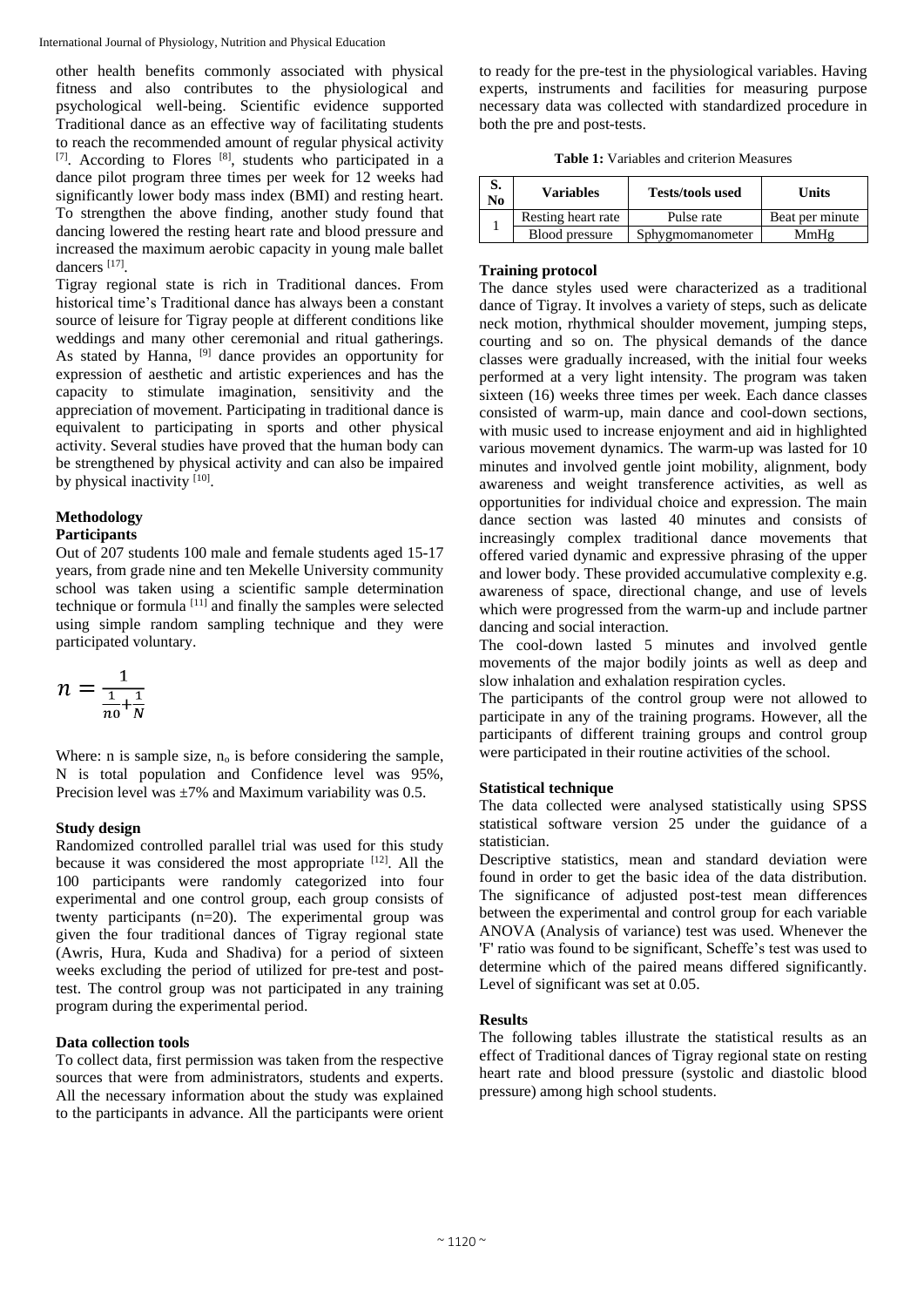| Table 2: Analysis of variance for the pre-test and post-test data on resting heart rate, systolic blood pressure and diastolic blood pressure score |
|-----------------------------------------------------------------------------------------------------------------------------------------------------|
| of Awris, Hura, Kuda, Shediya and control groups                                                                                                    |

| <b>Variable</b>                       | <b>Tests</b>             |           | Awris<br><b>Dance</b> | Hura<br><b>Dance</b> | Kuda<br><b>Dance</b> | <b>Shediva</b><br><b>Dance</b> | Control<br>group | <b>SOV</b> | Sum of<br>squares | df | Mean<br>squares | F ratio  |
|---------------------------------------|--------------------------|-----------|-----------------------|----------------------|----------------------|--------------------------------|------------------|------------|-------------------|----|-----------------|----------|
| Resting<br>Heart rate                 | Pre test                 | Mean      | 71.35                 | 71.30                | 70.15                | 69.15                          | 69.4             | B          | 83.360            | 4  | 20.840          | 0.684    |
|                                       |                          | <b>SD</b> | 4.29                  | 6.84                 | 3.89                 | 6.53                           | 5.39             | W          | 2892.800          | 95 | 30.451          |          |
|                                       | Post test                | Mean      | 68.80                 | 67.35                | 67.75                | 66.00                          | 69.25            | B          | 112.836           |    | 28.209          | 24.005*  |
|                                       |                          | SD        | 3.74                  | 4.46                 | 3.83                 | 6.12                           | 5.44             | W          | 109.287           | 95 | 1.175           |          |
|                                       | <b>Adjusted Posttest</b> | Mean      | 67.930                | 66.521               | 67.856               | 66.918                         | 69.924           | B          | 138.336           |    | 34.584          | 11.331*  |
|                                       |                          |           |                       |                      |                      |                                |                  | W          | 286.900           | 94 | 3.052           |          |
|                                       | Pre test                 | Mean      | 1.04                  | 1.005                | 1.035                | 1.03                           | 1.06             | B          | 384.000           | 4  | 96.000          | 0.695    |
|                                       |                          | <b>SD</b> | 11.91                 | 13.26                | 12.68                | 9.23                           | 11.25            | W          | 13120.000         | 95 | 138.105         |          |
| Systolic<br><b>Blood</b>              | Post test                | Mean      | 94.00                 | 93.75                | 93.00                | 93.50                          | 1.05             | B          | 2104.000          |    | 526.000         | $6.287*$ |
| Pressure                              |                          | <b>SD</b> | 8.36                  | 8.25                 | 10.31                | 7.96                           | 10.51            | W          | 7948.750          | 95 | 83.671          |          |
|                                       | <b>Adjusted Posttest</b> | Mean      | 93.398                | 95.825               | 93.067               | 93.902                         | 1.031            | B          | 1378.341          |    | 344.585         | 15.650*  |
|                                       |                          |           |                       |                      |                      |                                |                  | W          | 2069.763          | 94 | 22.019          |          |
|                                       | Pre test                 | Mean      | 69.50                 | 69.00                | 69.2                 | 71.50                          | 68.25            | B          | 117.500           |    | 29.375          | 0.472    |
|                                       |                          | <b>SD</b> | 7.59                  | 6.80                 | 7.122                | 7.96                           | 9.63             | W          | 5907.500          | 95 | 62.184          |          |
| Diastolic<br><b>Blood</b><br>Pressure | Post test                | Mean      | 63.00                 | 61.75                | 60.75                | 62.25                          | 67.75            | B          | 594.000           | 4  | 148.500         | $4.415*$ |
|                                       |                          | <b>SD</b> | 4.41                  | 4.94                 | 4.37                 | 5.49                           | 8.65             | W          | 3195.000          | 95 | 33.632          |          |
|                                       | <b>Adjusted Posttest</b> | Mean      |                       |                      |                      | 60.928                         | 68.578           | B          | 803.781           | 4  | 200.945         | 30.779*  |
|                                       |                          |           | 63.000                | 62.081               | 60.915               |                                |                  | W          | 613.701           | 94 | 6.529           |          |

 $* F (0.05) (4, 95; 4.94) = 2.46 * Significant at 0.05 level of confidence.$ 

**Table 3:** Scheffe's test for differences of the adjusted post-test paired means of resting heart rate, systolic blood pressure and diastolic blood pressure

|                          |                       | <b>Adjusted Posttest Mean</b> |                      |                                |               |                         |                            |
|--------------------------|-----------------------|-------------------------------|----------------------|--------------------------------|---------------|-------------------------|----------------------------|
| <b>Variable</b>          | Awris<br><b>Dance</b> | Hura<br><b>Dance</b>          | Kuda<br><b>Dance</b> | <b>Shediva</b><br><b>Dance</b> | Control group | <b>Mean Differences</b> | <b>Confidence Interval</b> |
|                          | 67.93                 | 66.521                        |                      |                                |               | 1.409*                  |                            |
|                          | 67.93                 |                               | 67.856               |                                |               | 0.074                   |                            |
|                          | 67.93                 |                               |                      | 66.918                         |               | 1.012*                  |                            |
|                          |                       | 66.521                        | 67.856               |                                |               | 1.335*                  |                            |
| Resting<br>Heart         |                       |                               | 67.856               |                                | 69.924        | 2.068*                  | 0.56                       |
| Rate                     |                       |                               |                      | 66.918                         | 69.924        | $3.006*$                |                            |
|                          | 67.93                 |                               |                      |                                | 69.924        | $1.994*$                |                            |
|                          |                       | 66.521                        |                      |                                | 69.924        | $3.403*$                |                            |
|                          |                       |                               | 67.856               | 66.918                         |               | $0.938*$                |                            |
|                          |                       | 66.521                        |                      | 66.918                         |               | 0.397                   |                            |
|                          | 93.398                | 95.825                        |                      |                                |               | $2.427*$                |                            |
|                          | 93.398                |                               | 93.067               |                                |               | 0.331                   |                            |
|                          | 93.398                |                               |                      | 93.902                         |               | 0.504                   |                            |
|                          |                       | 95.825                        | 93.067               |                                |               | $2.758*$                |                            |
| Systolic<br><b>Blood</b> |                       |                               | 93.067               |                                | 1.031         | 9.992*                  | 1.50                       |
| Pressure                 |                       |                               |                      | 93.902                         | 1.031         | 9.157*                  |                            |
|                          | 93.398                |                               |                      |                                | 1.031         | $9.661*$                |                            |
|                          |                       | 95.825                        |                      |                                | 1.031         | 7.234*                  |                            |
|                          |                       |                               | 93.067               | 93.902                         |               | 0.835                   |                            |
|                          |                       | 95.825                        |                      | 93.902                         |               | 1.923*                  |                            |
|                          | 63.000                | 62.081                        |                      |                                |               | 0.919*                  |                            |
|                          | 63.000                |                               | 60.915               |                                |               | $2.085*$                |                            |
|                          | 63.000                |                               |                      | 60.928                         |               | 2.072*                  |                            |
|                          |                       | 62.081                        | 60.915               |                                |               | 1.166*                  |                            |
| Diastolic                |                       |                               | 68.578<br>60.915     |                                | $7.663*$      | 0.80                    |                            |
| Blood pressure           |                       |                               |                      | 60.928                         | 68.578        | $7.650*$                |                            |
|                          | 63.000                |                               |                      |                                | 68.578        | 5.578*                  |                            |
|                          |                       | 62.081                        |                      |                                | 68.578        | $6.497*$                |                            |
|                          |                       |                               | 60.915               | 60.928                         |               | 0.013                   |                            |
|                          |                       | 62.081                        |                      | 60.928                         |               | 1.153*                  |                            |

\*Significant at 0.05 level

The result presented in table 2 indicate that, the Traditional dance treatment groups had shown significant improvement in physiological variables namely resting heart rate, systolic and diastolic blood pressure when compared with a control group as well as base line after underwent sixteen weeks Traditional dance training program. And table 3 revealed that, significant difference were observed between the groups except between Awris and Kuda and Hura and Shediva in resting heart rate, between Awris and Kuda, Awris and Shediva and Kuda and Shediva in systolic blood pressure and between Kuda and Shediva in diastolic blood pressure.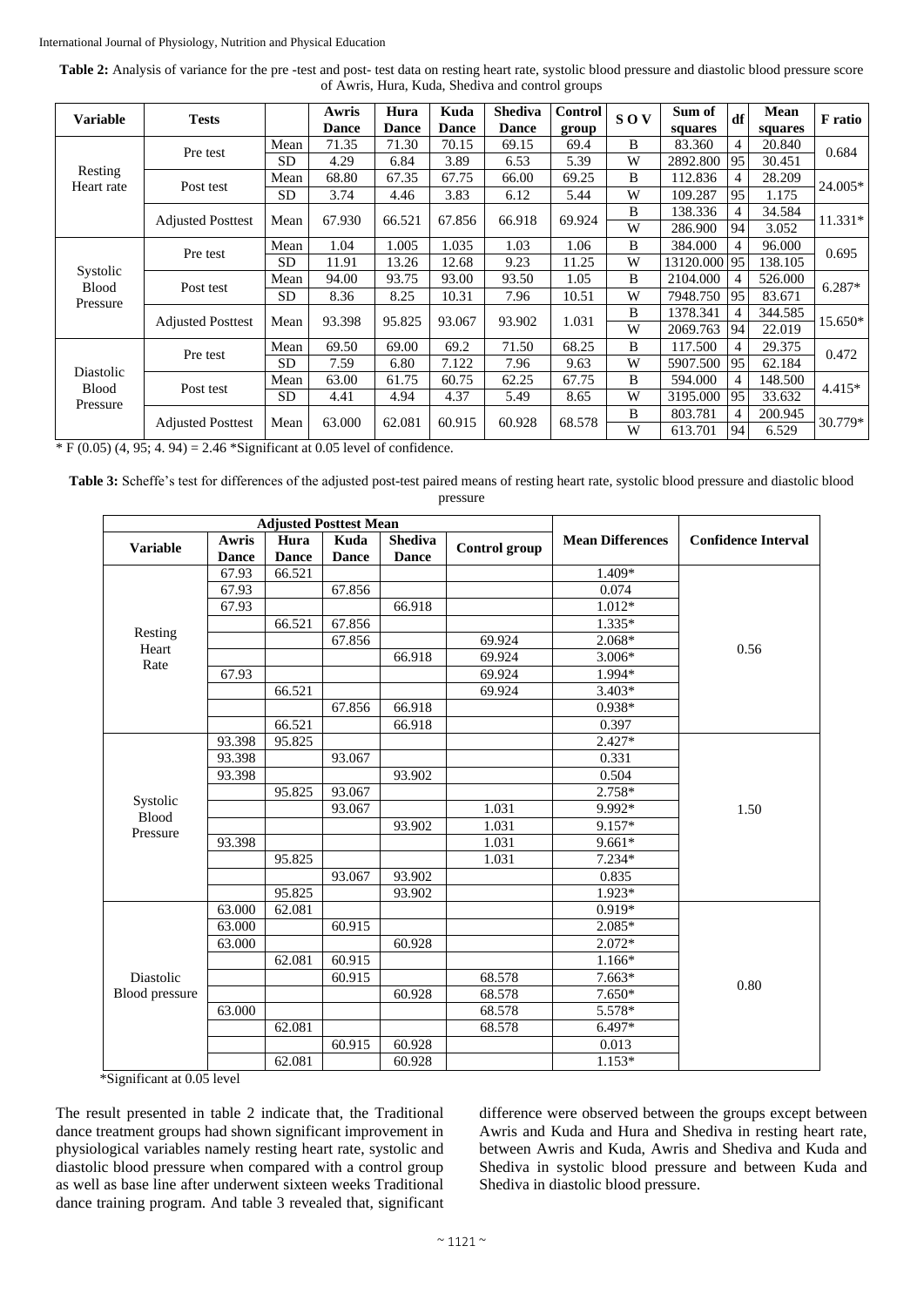

**Fig 1:** Bar diagram on pre test, post test and adjusted post test means of Resting heart rate



**Fig 2:** Bar diagram on pre test, post test and adjusted post test means of Systolic blood pressure



**Fig 3:** Bar diagram on pre test, post test and adjusted post test means of Diastolic blood pressure

#### **Discussion**

For the physiological systems of the body to be fit, they must function well enough to support the scientific activity that the individual is performing moreover different activity make different demands upon the organism with respect to the circulatory, respiratory metabolic and neurologic processes which are specific to the activity  $[3]$ . To have an effective physiological functioning one should be fit physically. To achieve this humans perform variety of activity such as morning or evening walk, performing gym activities, joining swimming clubs, martial arts and so on, and as a result one has to spend lots of money out of infinite options, traditional dance is an approachable system  $[2]$ . The finding of this study proved that the sixteen weeks Traditional dance training program significantly improve the resting heart rate of high school students this is likely due to the inhibition of sympathetic nervous system activation and increased

activation of the parasympathetic nervous system owing to the effects of cardiovascular adaptation caused by traditional dance training program and further resting heart rate is associated with physical fitness, and resting heart rate can be reduced through improved physical fitness [13, 14]. In line with this as an aerobic exercise traditional dance has the immediate and temporary effect of lowering blood pressure through dilating the peripheral blood vessels, and exercise training has the ongoing effect of lowering blood pressure by reducing sympathetic nervous system activity [15]. Physical fitness has proven to result in positive effects on the body's blood pressure because staying active and exercising regularly builds up a stronger heart. The heart is the main organ in charge of systolic blood pressure and diastolic blood pressure. The more physical activity that one engages in, the easier this process becomes, resulting in a fit individual [15]. Through regular physical fitness, the heart does not have to work as